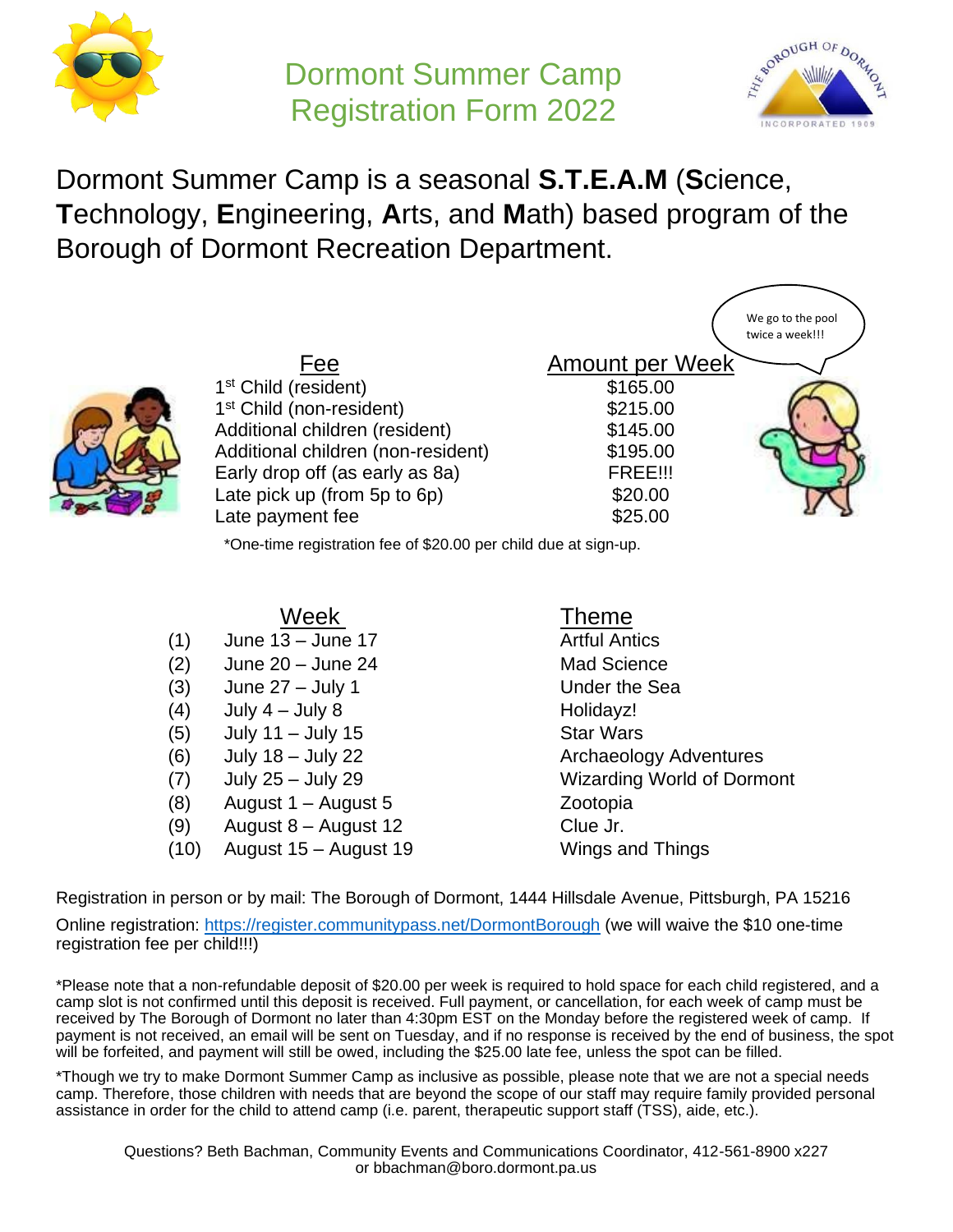Here is a little bit about what camp has in store for your kiddos…For each week we will be having a special theme and will be using S.T.E.A.M. (**S**cience, **T**echnology, **E**ngineering, **A**rts, and **M**ath) based activities to offer your children a premier camp experience, filled with fun and learning, but shhh…don't tell them! Below are brief descriptions of what each week's theme holds in store.

## *Week 1 (June 13 – June 17) – Artful Antics*

Take a walk on the inspired side and be wistful and wild! Let those creative juices flow while making a masterpiece or two…you never know where the next Picasso or Pollack may come from ☺ It might just be YOU!

## *Week 2 (June 20 – June 24) – Mad Science*

Sometimes science is just…plain…boring…but NOT here! We will have a madcap, hair raising week filled with slimes and concoctions, with marvelous machines, and so much more, as we learn about just how mind blowing (and useful) science can be!

# *Week 3 (June 27 – July 1) – Under the Sea*

Whether you have fins or feet, there is no doubt that the ocean is a great big, fascinating place! We will explore, from the safety of our camp, the wonders of the deep, and shallow, parts of the sea!

#### *Week 4 (July 4\* – July 8) – Holidayz!*

Independence Day is amazing and all, but have you ever wished Christmas came more than once a year? Or wanted to trick-or-treat in the summer? Well now is your chance. Let's celebrate every holiday we can in one week. Except for Independence Day, because we'll be closed that day to celebrate with our families and friends.

#### *Week 5 (July 11 – July 15) – Star Wars*

In a galaxy really, really close, we all dream of flying tie fighters and wielding lightsabers. But in order to be part of the Rebel Alliance, we need to know more about the science of space. This week's theme will have looking into the science of Star Wars. We may even have a visit from some local astronomers!

#### *Week 6 (July 18 – July 22) – Archeology Adventures*

If Indiana Jones is a hero of yours? Or perhaps you are a Goonie is search of One-eyed Willie's Pirate ship. If you are either, then this week of camp may be for you. The best part, you will be able to relish in precious treasures without being chased by giant boulders or the Fertelli's.

# *Week 7 (July 25 – July 29) – Wizarding World of Dormont*

You have just gotten your letter to Hogmonts! Soon you will explore the magical world around you, making fanciful potions and learning about mythical beasts that will amaze! No need to worry about dark arts here; we are all good little witches and wizards!

#### *Week 8 (August 1 – August 5) – Zootopia*

We may not be bunnies in the big city, but we are animals that are excited to take on new adventures with all that a camp has to offer. This week we will look at different biomes and investigate the animals that live in them. With all the fun we will be having, we may get a little on the wild side…but what else would you expect in Zootopia!

#### *Week 9 (August 8 – August 12) – Clue Junior*

Something has gone missing from camp…but who could be the thief??? Learn all the skill of a private eye to help solve our mystery. We'll learn about DNA, fingerprinting and other crime scene tools to solve the mystery and determine who dunnit?!?!?

#### *Week 10 (August 15 – August 19) – Wings and Things*

Join us as we explore the principles of flight in the natural world, and how humans have adapted those principles to suit our needs. Come fly away with us we learn how science can often imitate nature with wings and things.

As you can see, it is a fun-filled summer we have planned, and we are tremendously excited to begin! So glad your families will be joining us…see you soon!

\* Camp will be closed Monday, July 4th in observance of the Independence Day holiday.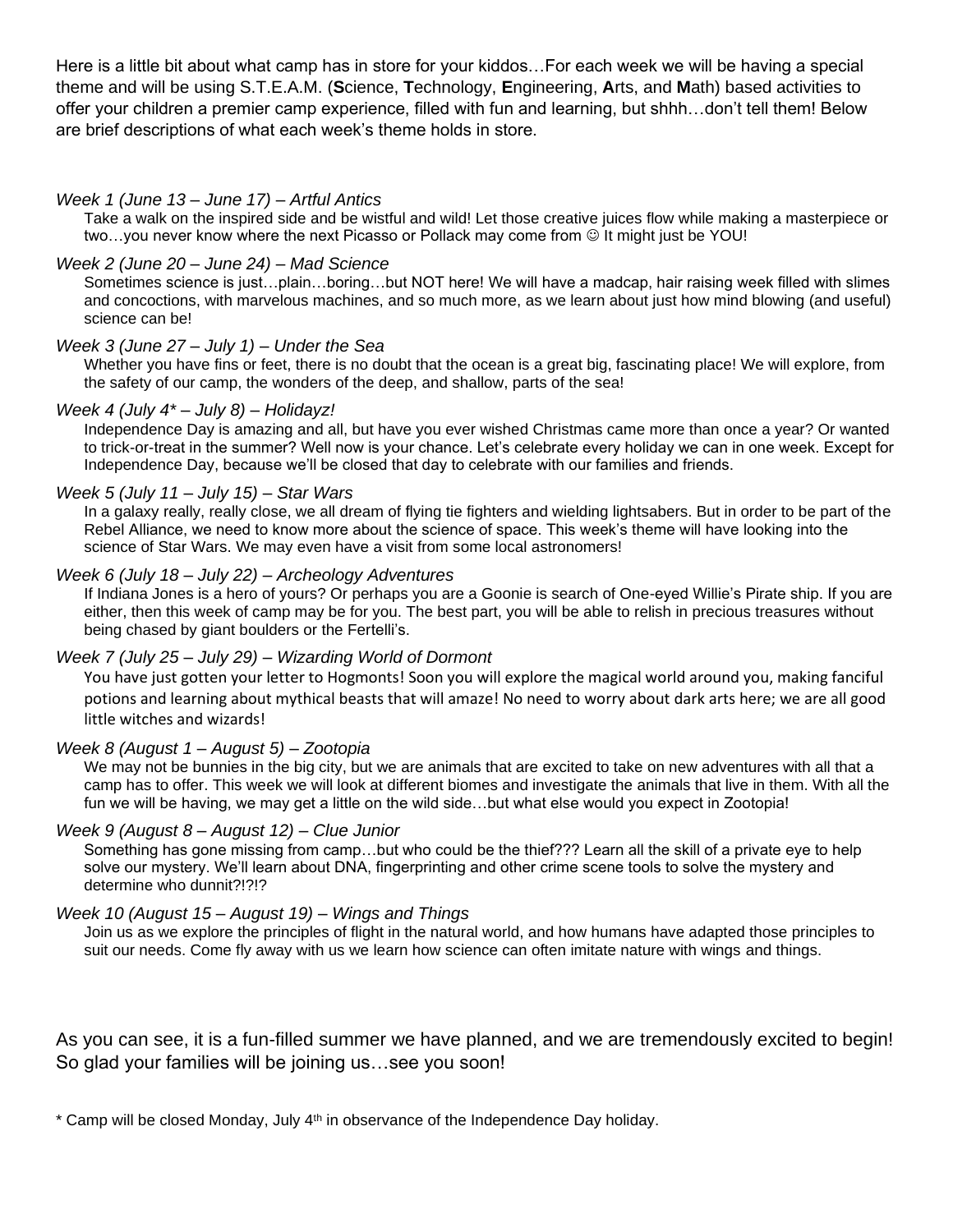

# Dormont Summer Camp Registration Form 2022



| Child T-shirt Size: YS (youth small) YM (youth medium) YL (youth large) AS (adult small)                                                                                                                                       |             |  |
|--------------------------------------------------------------------------------------------------------------------------------------------------------------------------------------------------------------------------------|-------------|--|
|                                                                                                                                                                                                                                |             |  |
|                                                                                                                                                                                                                                |             |  |
| *If more room is needed for additional information, please attach a separate sheet of paper.                                                                                                                                   |             |  |
| Primary Family Contact: National Context: National Context of Context of Context of Context of Context of Context of Context of Context of Context of Context of Context of Context of Context of Context of Context of Contex |             |  |
|                                                                                                                                                                                                                                |             |  |
| D.O.B:                                                                                                                                                                                                                         |             |  |
|                                                                                                                                                                                                                                |             |  |
|                                                                                                                                                                                                                                |             |  |
|                                                                                                                                                                                                                                |             |  |
|                                                                                                                                                                                                                                |             |  |
|                                                                                                                                                                                                                                |             |  |
|                                                                                                                                                                                                                                |             |  |
|                                                                                                                                                                                                                                |             |  |
|                                                                                                                                                                                                                                |             |  |
|                                                                                                                                                                                                                                |             |  |
|                                                                                                                                                                                                                                |             |  |
|                                                                                                                                                                                                                                |             |  |
|                                                                                                                                                                                                                                |             |  |
|                                                                                                                                                                                                                                |             |  |
|                                                                                                                                                                                                                                |             |  |
|                                                                                                                                                                                                                                |             |  |
| Daytime phone:                                                                                                                                                                                                                 | Cell phone: |  |

\*Additional emergency contacts may be added using a separate sheet of paper with the above information for each contact. Only parent/guardian and emergency contacts listed will be permitted to sign the child out of camp. Additional emergency contacts may be added after registration by contacting the Summer Camp Director at  $\frac{d\text{a}y\text{camp@boro.dormont.pa.us.}}{dx\text{bath@bron.dormont.pa.us.}}$